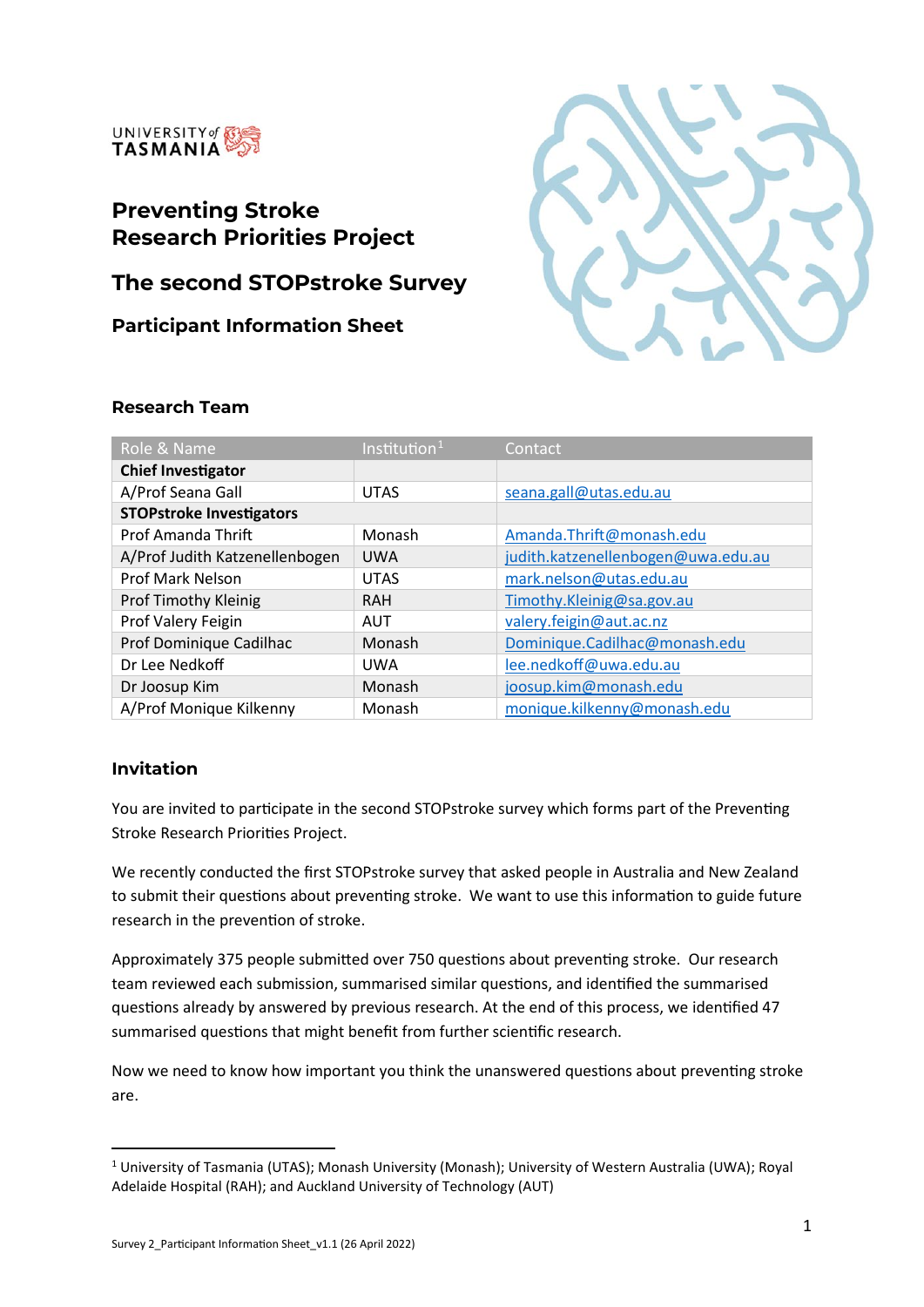# **Who should take part in the survey?**

This survey is open to anyone over the age of 18, living in Australia or New Zealand, who may be interested in preventing stroke. You might for example be someone who has a family member, friend or work colleague affected by stroke. We are also interested to hear from people with lived experience of stroke; caregivers; and health professionals (including nurses, physicians, pharmacists, and others) who care for people at risk of stroke or who now live with stroke.

You do not need to have completed the first survey to do the second survey. We are looking to receive at least 300 responses. Please ask others to complete the survey. We want to ensure our researchers are aware of the questions about preventing stroke that matter to lots of people.

# **What is involved if you take part in the survey?**

We invite you to rate each question on a scale of importance. There is a list of 47 questions. Please rate each question on a scale of importance to you. There are no right or wrong answers, this is about what questions you think researchers should focus on.

For example, if you think a question is very important and should be a top priority that researchers should focus on - then you can rate the question as extremely important.

Alternatively, you might think a question is valid, but you do not see it as a priority that researchers should focus on – then you can rate the question lower, as **not at all important**.

Sometimes you might read a question you are not sure about, in this case you can select the answer **don't know**.

We do not anticipate any risks involved in participating in the survey. Your responses are anonymous and participation in this survey is voluntary. We expect it will take you 15-20 minutes to complete. You may get a little tired reading through 47 questions, so you may wish to take a break as you make your selections. We have presented the questions in three sections to help break-up the reading time.

At the end of the survey you will be asked:

- 1. If you would like to be kept informed on progress with the project via email; or
- 2. If you would be interested in participating in a workshop as the final part of the priority-setting project.

If you agree, you will be asked to provide your name and contact information. We store this information separately to the survey responses, so the survey itself is anonymous.

#### **Will your answers be kept confidential?**

All personal information will be kept confidential when we release the results of this survey, we will never name any individual or organisation who took part in this survey. The survey data will be securely stored at the Menzies Institute for Medical Research at the University of Tasmania and destroyed five years from the publication of results.